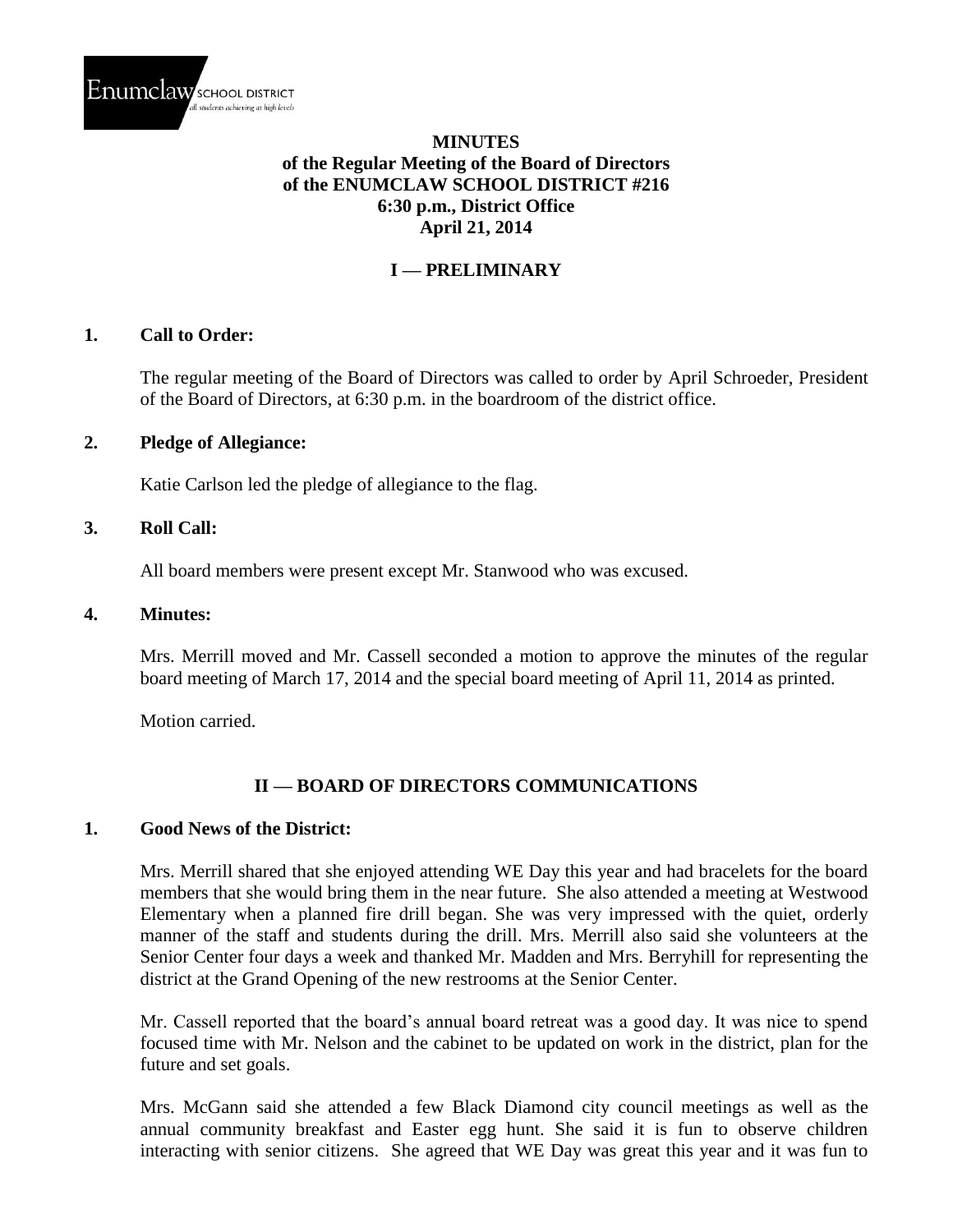have our students involved. Mrs. McGann also reported she had attended the National School Board Conference in New Orleans. She said she learned a lot and the classes were great. She enjoyed seeing many Washington state board directors there and brought back bracelets for everyone. Mrs. McGann said she had much to share when she gathers and organizes her information. Her favorite part of the conference was hearing reports from different districts, some huge. After hearing the reports, it felt like our schools are leaps and bounds ahead of many schools across the nation. She said it was a great experience.

Mrs. Schroeder agreed the conference was great and an eye opener. She said many of the classes she attended were teaching things we are already doing in the district. Mrs. Schroeder and another pre-school teacher taught the Ready for K class in Mrs. Chambers' absence. The class is for parents of 4 and 5 year olds. They learn that 10 minutes of intentional play and 20 minutes of reading will make a positive difference for their children.

## **2. Superintendent Report:**

Mr. Nelson welcomed Chris Beals, Director of Instructional Technology, to district office. Mr. Beals' new office is in the West Wing and he is already involved in several projects. The board will hear from him in the coming months. Mr. Weston, interim principal at Sunrise, has a great sense of humor and has sent out nice communications with staff. The interviews for the Sunrise principal position will take place on Wednesday. 22 applications were screened with 6 candidates interviewing. The interview team has a nice representation from all areas. At the conclusion of the interviews, 2 finalists will be selected. These candidates will meet with staff and parents on Friday, April  $25<sup>th</sup>$ . Mr. Nelson wants this to be a very open and transparent process. Following the Friday event, an offer will be made to one of the candidates. The board will have final approval.

Mr. Nelson has been working with Renè Popke, Director of the Enumclaw Regional Healthcare Foundation, regarding social media. Her organization is sponsoring a Social Media showing at the Chalet Theater on May  $20<sup>th</sup>$  from 6:30 to 8:00 p.m. This event is being promoted in both the Enumclaw and White River School Districts. The goal is to help people understand social media, what it is, and how to set their children up for success. It will be a nice community event and it is hoped the showing will be well attended. It is also hoped this will generate next steps on helping families navigate this area. Mr. Nelson commented that we are doing great things in partnership with our community.

The board is hosting a breakfast with legislators from the  $5<sup>th</sup>$  and  $31<sup>st</sup>$  districts Thursday morning. Mrs. Dahlquist is the only legislator unable to attend as she will be at her son's graduation from boot camp. Food services is putting together the breakfast and students will lead tours of the building. This is a wonderful idea generated by the board.

Mr. Nelson asked Mr. Madden to introduce Pete French, Maintenance and Facilities Coordinator, to give a report. Mr. French explained that he is required to do an annual self-rating of each of the buildings for which we received state match funds to ensure we are meeting a certain level of maintenance. Every sixth year, we are required to complete a survey of all buildings. This year, the auto shop and Thunder Mountain Middle School were surveyed. Maintenance had been performed at both sites. We received scores of 96% which indicates we are taking good care of our buildings. Mr. Nelson added that it is an OSPI requirement that Pete make a report to the board.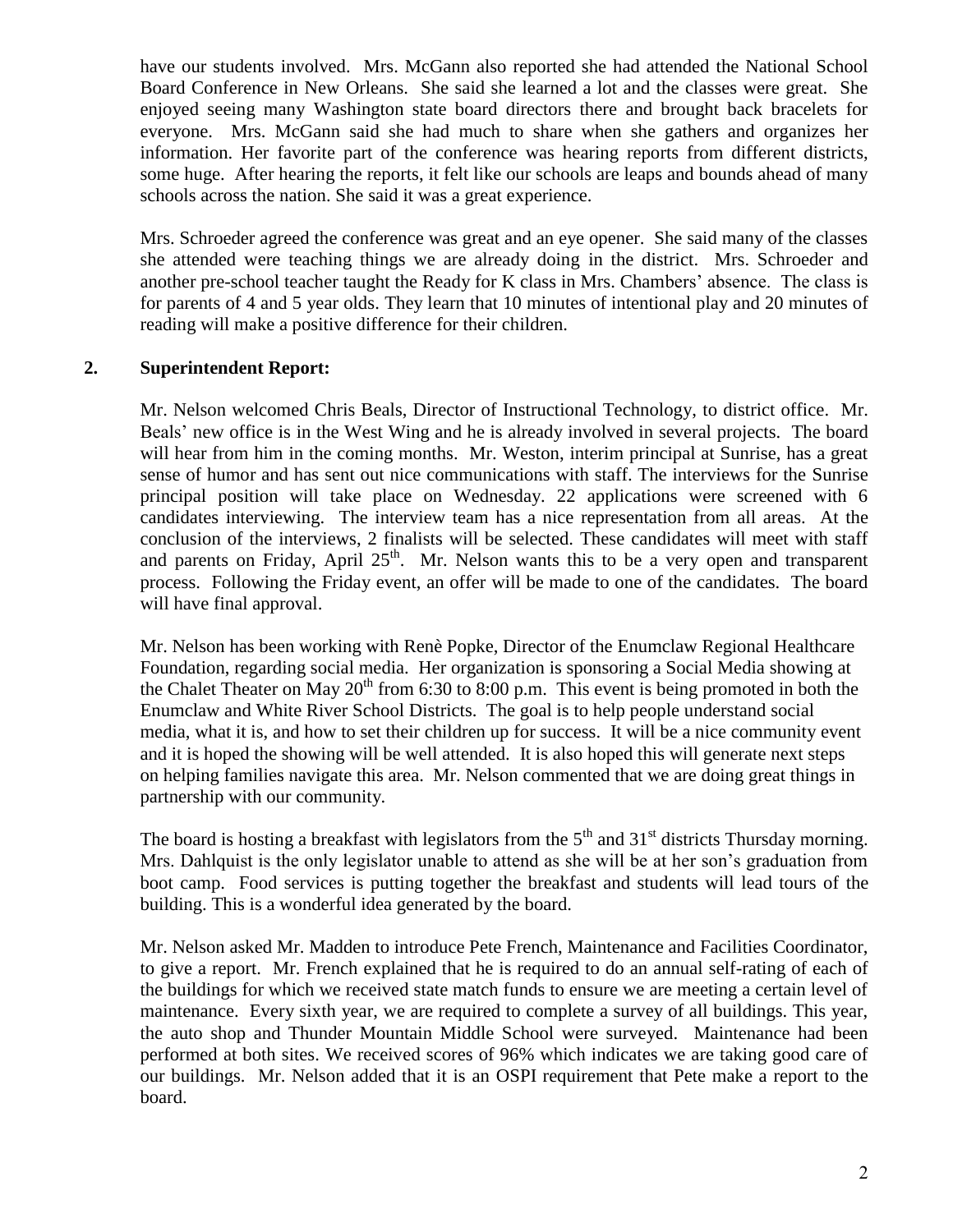### **3. Celebrate the Girls Basketball State Academic Champs:**

Mr. Nelson asked the Girls Basketball Team to come forward. He thanked the busy girls for attending the meeting as many are leaders at the high school as well as being strong academicians. They were invited to attend in order to honor them for their academic performance. Mr. Nelson told the girls they blessed us with their state academic championship and he wanted them to be celebrated to the highest degree for their effort. The team had been scheduled to attend the March meeting but Coach Dribnik had a new baby! Mr. Nelson asked Mr. Engebretsen to explain the process for the girls' award. He shared that students must maintain a 2.0 GPA and pass 5 out of 6 classes in order to participate in sports. As athletic director, he can input team data and enter it in a state academic performance site if students have a 3.2 GPA or higher. This is the second academic award winning team this year. Out of all of the teams in the state, only one team had a higher GPA. The girls were celebrated at the high school with cake and in between the celebration and classes, these girls were studying. Mr. Engebretsen congratulated the team on their award. The girls then introduced themselves and shared their favorite classes. Coach Dribnik said she enjoyed hearing the girls share and that she is very grateful for the opportunity to work with these girls. It is her ninth season as a head varsity coach and she has never worked with a more hard working, goal oriented team. There were never any eligibility issues or concerns. She concluded that it was a huge blessing to walk into this situation with ten great people who are athletes. Mrs. Schroeder congratulated the team and said she enjoyed hearing their favorite classes were AP! Mrs. Merrill shared that this award is talked about at her state WIAA meetings. Certificates were distributed to the girls. The student board representatives served cookie treats.

## **4. Certificated Staff Appreciation:**

Mr. Nelson invited EEA President-elect, Steve Taylor, to come forward and shared that we. want to honor the amazing EEA members and Mr. Taylor for all they do for kids in our system. Mr. Taylor received candy to share with executive council and added that we look forward to celebrating certificated staff during their week. Mr. Nelson said he hopes staff feel celebrated all the time. Mr. Taylor remarked that staff does feel celebrated during the year and thanked Mr. Nelson and the board for the recognition. Current President, Mike Sando, was attending a city council meeting and was unable to attend.

## **5. ACS/Relay for Life Presentation to the District:**

A couple of students had asked to be at the meeting to thank the district but were not present.

## **6. Washington State Risk Management Pool Award:**

Stephanie Berryhill, Director of Human Relations, introduced Brenda Austin from the Risk Management Pool. Ms. Austin was at the meeting to present an award to Mr. Madden for getting 100% on the audit this year. The audit was on Rapid Responder, playground safety, shutting off utilities, and exercise and weight room equipment, among other items. This gives us the opportunity to train staff and present materials to the Risk Pool. Ms. Austin commented that it was a pleasure to award the district and Mr. Madden. Last year, the district saved over \$20,000 as a result of the award. Doing these surveys makes us more defensible. Mr. Madden accepted the award and said Ms. Austin is the go- to person when we have issues. She is a great resource. Next year, facilities will be surveyed. Mr. Nelson gave kudos to Mr. Madden and Mrs. Berryhill for their hard work.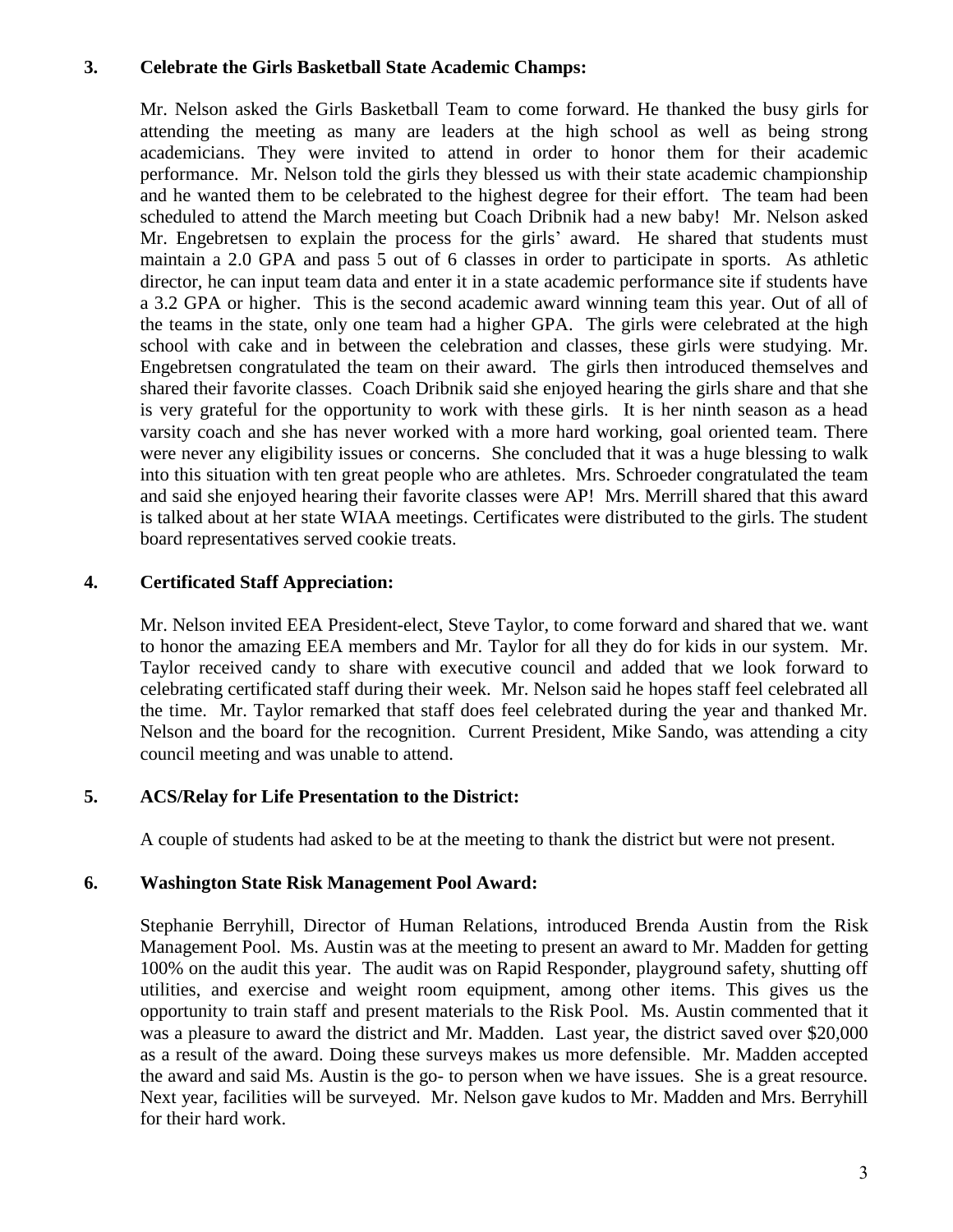Mrs. Schroeder asked if anyone present wished to address the board as a whole to please step forward and state their name and complete an information card for the board secretary. She explained we want to properly record and recognize those who present during the meeting. Mrs. Schroeder reminded the audience there is a two-minute time limit.

### **III — HEARING OF PERSONS DESIRING TO ADDRESS THE BOARD AS A WHOLE**

No one present wished to address the board.

## **IV — ADMINISTRATION/BUSINESS**

#### **1. Payroll and Vouchers:**

Mr. Madden presented the list of top ten expenditures in the district as follows: Puget Sound Energy; Muckleshoot Indian Tribe; Food Services of America; Associated Petroleum; City of Enumclaw; OSPI; NW ESD 189; Puyallup School District; KCDA; and Overlake Medical Center.

Mr. Madden shared a list of the local businesses with which the district did \$\$26,709 of business in the month of March. The district is pleased to support local businesses and purchase their products.

Mrs. Schroeder reminded the audience that the board receives their packets a week ahead to review and ask any questions regarding the vouchers.

After reviewing all vouchers, Mrs. McGann moved and Mr. Cassell seconded to approve general fund vouchers in the amount of \$680,228.96; capital projects in the amount of \$168,181.00; associated student body fund in the amount of \$44,448.45; and ratification of the general fund payroll warrant for March in the amount of \$2,908,949.59.

Mrs. Merrill expressed her appreciation for the use of local businesses by the district. Mrs. McGann added that it is great to see the list growing.

Motion carried.

#### **2**. **Consent Agenda:**

- **1. Out of state travel for the EHS EHS Spanish Club to tour cultural and historical sites in Spain, June 18-July 2, 2014**
- **2. Personnel Report**

The consent agenda was presented by Mrs. Schroeder. Mr. Cassell moved and Mrs. McGann seconded to approve the consent agenda.

- 1. Out of state travel for the EHS EHS Spanish Club to tour cultural and historical sites in Spain, June 18-July 2, 2014
- 2. Personnel Report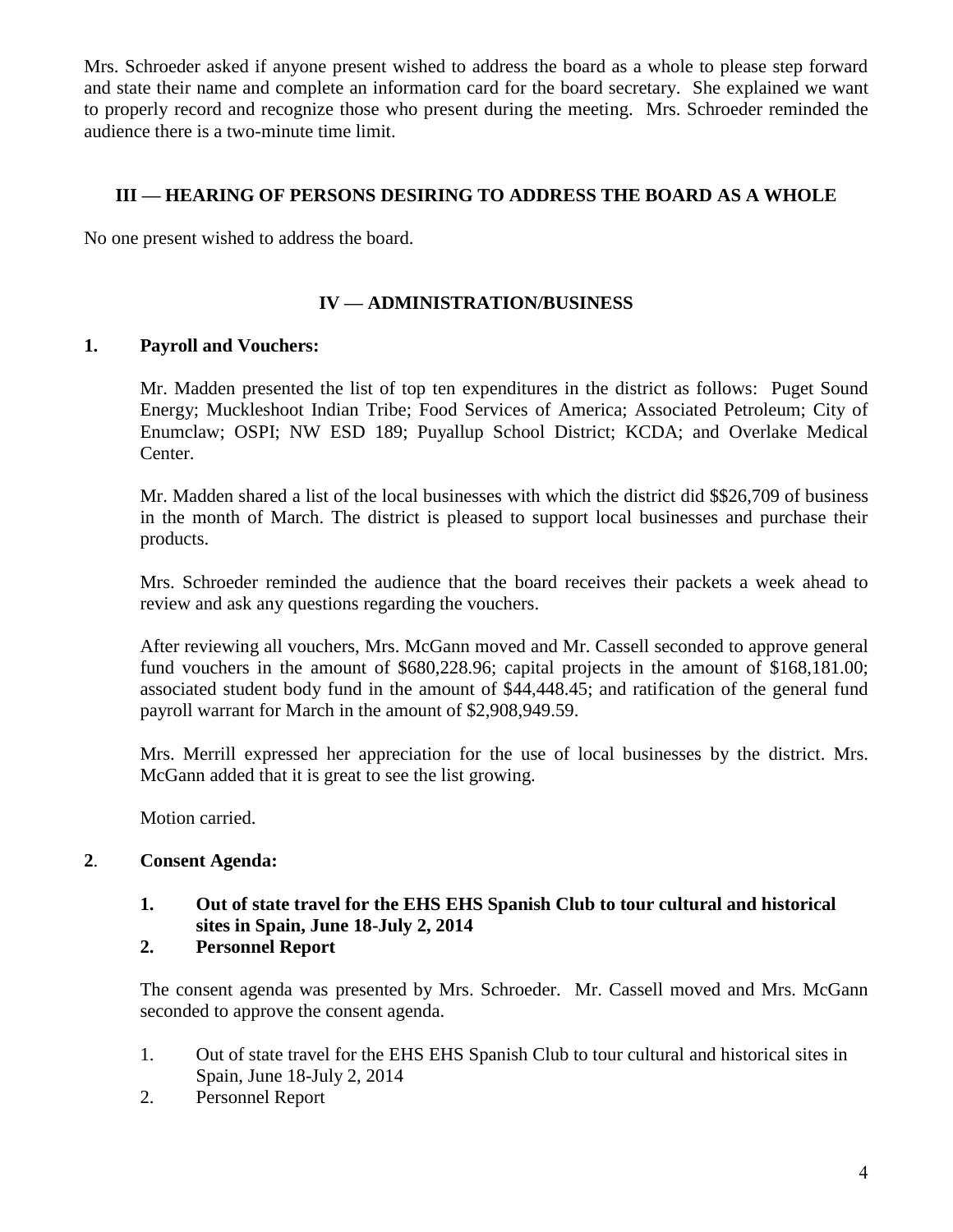# **Certificated:**

- A. Resignation:
	- 1. Nicole Cline, teacher, Westwood, effective 6.16.2014
	- 2. Kendra McCullough, school psychologist, Westwood, effective 6.16.2014

## B. New Hire:

1. David Weston, principal, Sunrise, effective 4.14.2014

## **Classified:**

- A. New Hire:
	- 1. Rachel Miller, preschool paraeducator, Southwood, effective 3.24.2014
	- 2. Andrea Lyons, kitchen assistant, Black Diamond, effective 4.21.2014
	- 3. Heather Holm, kitchen assistant, Southwood, effective 4.7.2014
	- 4. Karen Cass, driver, transportation, effective 3.24.2014
- B. Resignation:
	- 1. Leann Jones, driver, transportation, effective 3.26.2014
	- 2. Margaret Laush, paraeducator, EHS, effective 4.18.2014
- C. Additional Hours:
	- 1. Duang-Kamol Jack, kitchen assistant, Sunrise, effective 2.3.2014
	- 2. Becky Barboza, night custodian, EHS, effective 3.17.2014

Motion carried.

# **3. Second Reading:**

**Policy 2024: Online Learning Policy 2255: Alternative Learning Experience Courses Policy 2336: Required Observances ... Policy 4215: Use of Tobacco and Nicotine Products and Delivery Devices Policy 4260: Use of School Facilities Policy 6700: Nutrition and Physical Fitness**

Mr. Nelson presented six policies for board approval. These have been reviewed since the last meeting and having heard no concerns, Mr. Nelson requested board approval of the changes as presented. The Cabinet spent time reviewing policy 6700. The verbiage in this policy puts us in compliance with state and federal requirements.

Mr. Cassell moved and Mrs. Merrill seconded to approve policies 2024, 2255, 2336, 4215, 4260 and 6700 as presented.

Motion carried.

# **4. Resolution # 1001: To authorize continued financial support of the Network for Excellence in Washington Schools (NEWS):**

Mr. Nelson stated this is the third time a resolution for NEWS has come to the board. The board is part of this network that supports the McCleary vs Washington state to continue its work in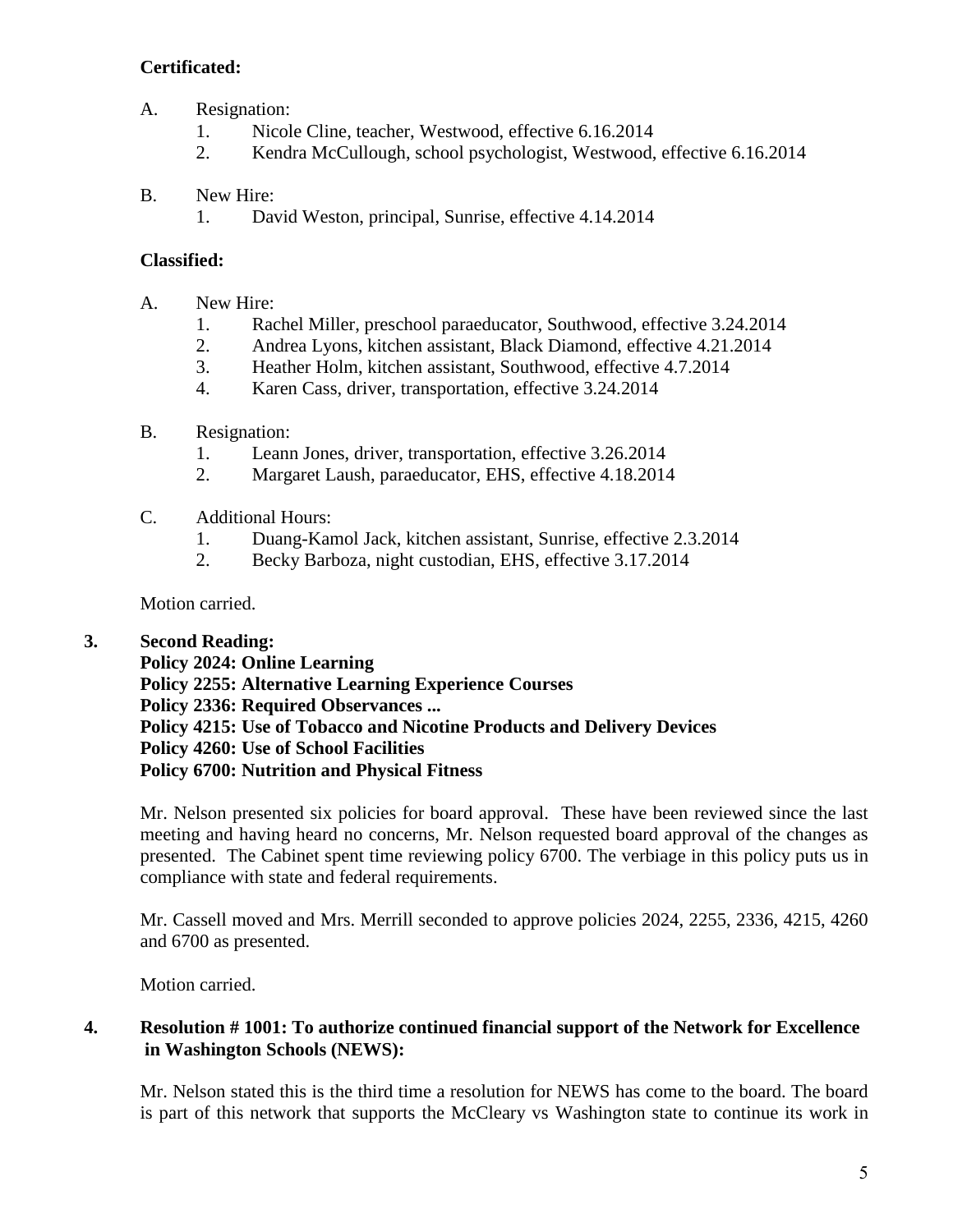securing funding for schools as is the paramount duty of the state. 150 districts in the state are part of this organization. Mrs. Schroeder and Mr. Nelson discussed the amount designated.

Mrs. Merrill moved and Mrs. Cassell seconded to approve Resolution # 1001: To authorize continued financial support of the Network for Excellence in Washington Schools (NEWS).

Motion carried.

### **5. General Fund Report:**

Mr. Madden presented the general fund report. 51.87% of the 2013-14 budget has been expended with 54.60% of revenues received. Mr. Madden shared graphs depicting the revenue and expenditure history.

The beginning of the year fund balance was \$7,815,593.32. Total resources available: \$32,148,253.89. Expenditures to date: \$24,454,548.56. Reserved grant carry-over: \$200,000.00; reserved inventory – commodities carried over: \$28,218.00; reserve of 5% per board policy: \$2,357,202.00; and Capital Projects: \$262,522.00. Unreserved ending fund balance: \$4,845,763.33.

Capital Projects beginning fund balance was \$554,405.84 with an ending balance of \$398,651.72.

The Debt Service Fund beginning fund balance was \$3,276,278.81 with an ending balance of \$1,806,083.28.

ASB Fund beginning fund balance was \$342,371.14 with an ending balance of \$454,005.87.

Transportation Fund beginning fund balance was \$174,410.05 with an ending balance of \$174,898.10.

Mrs. Schroeder asked Mr. Nelson if an executive session was necessary. Mr. Nelson stated that no executive session was needed.

#### **V — EXECUTIVE SESSION**

No need for an executive session.

#### **VI — BOARD PROCESS DEBRIEF**

The board debriefed the meeting.

Mr. Nelson shared that the posting for the new student board representative will be in the high school bulletin tomorrow. Applications are due mid-May. The June workshop was restructured to accommodate the student interview process. Kat Barnhart will be on the interview team this year. This year's sophomores will be candidates for the junior position. Reilly Desmul commented that seniors have only 35 days left.